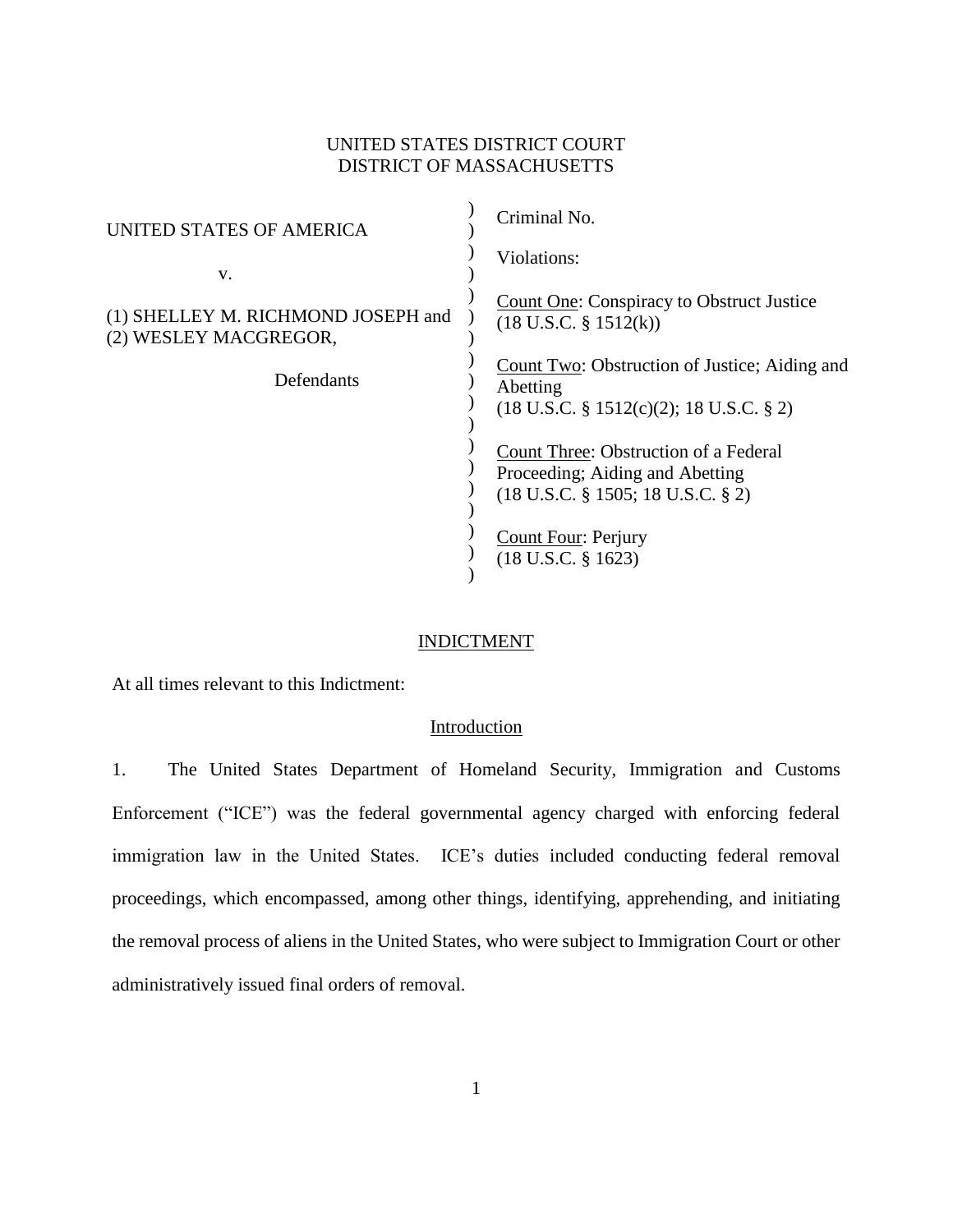2. The Newton District Court ("NDC" or "Courthouse") was a District Court within Middlesex County, Massachusetts, that had two courtrooms, a clerk's office, a probation office, and a lockup facility, which was situated on the bottom level of the Courthouse. The NDC had one to two assigned District Court Judges presiding over court matters, which included certain criminal, civil, housing, juvenile, and other types of cases under Massachusetts state or local laws.

3. Defendant Shelley M. Richmond JOSEPH was appointed as a Massachusetts District Court Judge on or about November 6, 2017, and was thereafter assigned to preside at various District Courts in Middlesex County, including NDC, in accordance with a monthly assignment schedule. Defendant JOSEPH had presided as the Judge at NDC on several occasions prior to April 2, 2018. Prior to her appointment, defendant JOSEPH was an experienced Newton-based criminal defense attorney, who was a partner in a small law practice, and who had previously lectured at law schools and professional legal education seminars on criminal and civil practice. As a District Court Judge, defendant JOSEPH had the authority to, among other things, arraign criminal defendants, set bail, detain or release defendants, and control other courtroom proceedings.

4. Defendant Wesley MACGREGOR was a Massachusetts Trial Court Officer since 1993 and was assigned to the NDC since approximately 2016. As an NDC Court Officer, defendant MACGREGOR was authorized to take custody of defendants within the NDC, and had security card access to the entry and exit doors to the lower level NDC lockup facility, including the rear, sally-port exit to the lockup.

5. The defense attorney (the "Defense Attorney") was a criminal defense lawyer who regularly represented criminal defendants at the NDC. The Defense Attorney was familiar with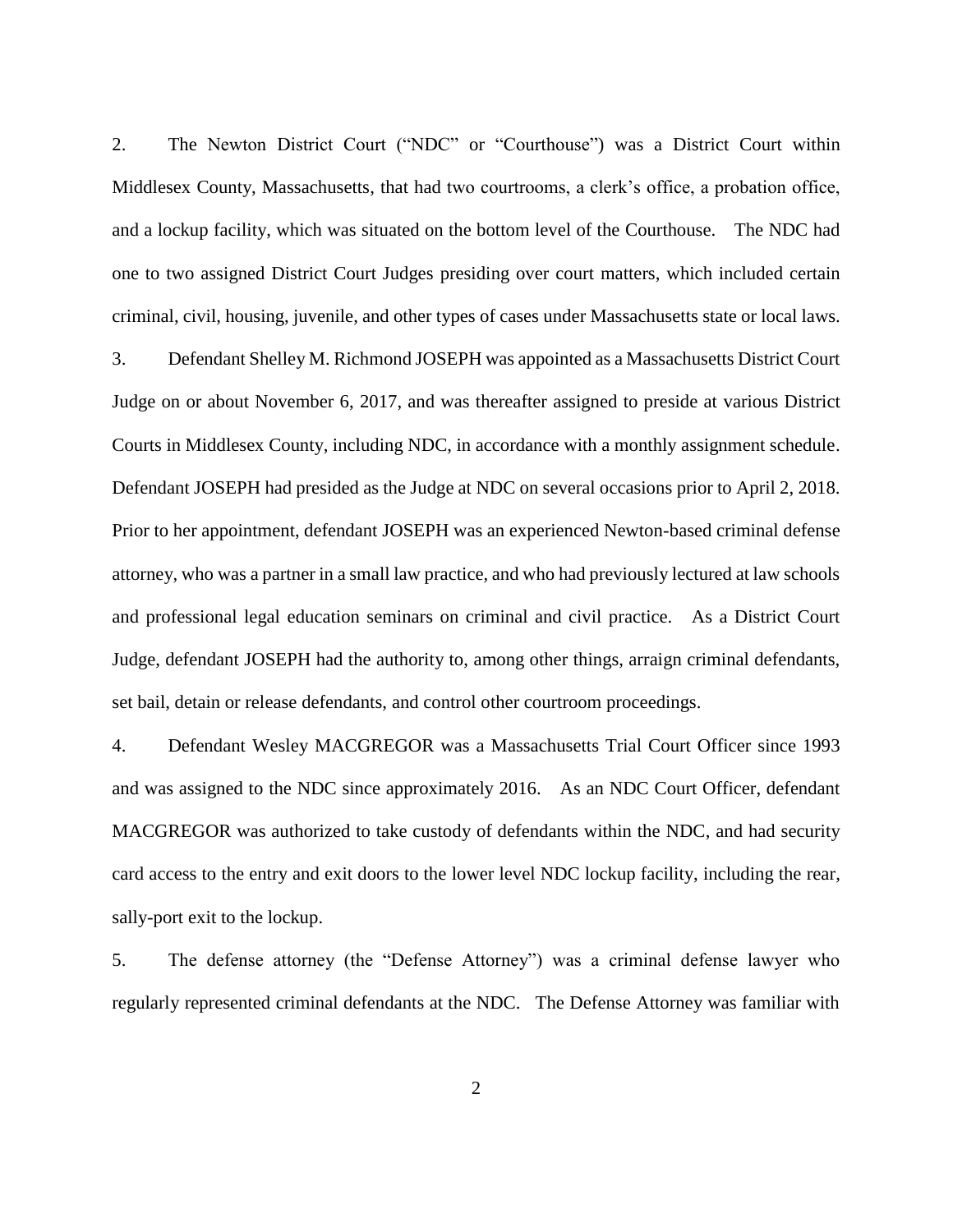defendant JOSEPH as a judge and defense lawyer, and with defendant MACGREGOR from frequent appearances at the NDC.

6. The alien subject ("A.S.") was arrested on March 30, 2018 by Newton Police and charged under Massachusetts General Law with being a fugitive from justice from Pennsylvania (the "M.G.L. Fugitive Charge" or "MGL Count 1") and narcotics possession (the "M.G.L. Drug Charges" or "MGL Counts 2 and 3," together with MGL Count 1, the "M.G.L. Charges"). On April 2, 2018, A.S. was arraigned on the M.G.L. Charges in the NDC before defendant JOSEPH. A.S. retained the Defense Attorney as A.S.'s lawyer for the NDC proceedings.

#### Federal ICE Proceedings

7. Fingerprints of A.S. taken by Newton Police on March 30, 2018 and submitted to a national law enforcement database revealed that A.S. had been previously deported from the United States by federal immigration officials in 2003 and again in 2007. Federal immigration records revealed that, upon A.S.'s last removal, a federal immigration official had issued an order that prohibited A.S. from entering the United States for a period of twenty years, that is, until 2027.

8. After learning of A.S.'s arrest by Newton Police, on or about March 30, 2018, an ICE Immigration Officer issued a federal Immigration Detainer – Notice of Action (the "Detainer"), and a Warrant of Removal (the "Warrant") for A.S. to Newton Police. The Detainer requested that Newton Police: (i) notify ICE prior to any release of A.S.; (ii) relay the Detainer to any other law enforcement agency to whom Newton Police transferred A.S.; and (iii) maintain custody of A.S. for up to 48 hours for ICE to take custody. The Warrant stated that A.S. was subject to removal from the United States based upon a final order by a designated official, and that any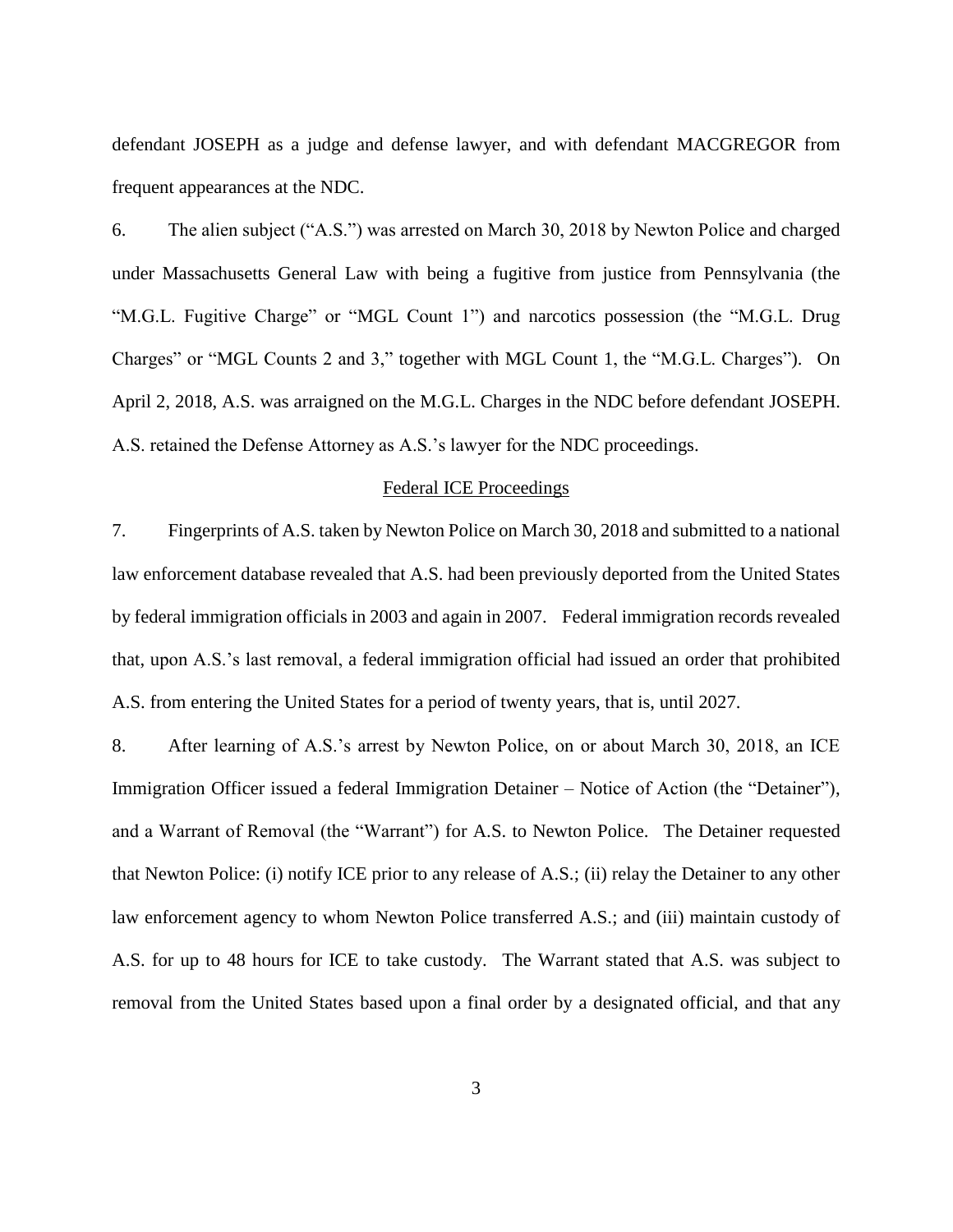Immigration Officer with the United States Department of Homeland Security was commanded to take custody of A.S. for removal from the United States.

9. On April 2, 2018, Newton Police transferred custody of A.S. to the NDC and forwarded the Detainer and the Warrant to the NDC Clerk's Office, with copies of the same provided to the Assistant District Attorney assigned to NDC from the Middlesex District Attorney's Office (the "ADA"), and the NDC Probation Office ("Probation"), among other Courthouse personnel, and the Defense Attorney.

10. As part of ICE removal proceedings, on the morning of April 2, 2018, ICE dispatched an ICE Officer (the "ICE Officer") in plainclothes to execute the Warrant and take custody of A.S. upon A.S.'s release from the NDC. At the NDC, the ICE Officer, in accordance with DHS Policy (see below), notified NDC personnel (including, among others, the Court Officers, the Clerk of Court (the "Clerk"), and the ADA), and the Defense Attorney of the ICE Officer's identity and purpose at the Courthouse on that date.

#### Newton District Court – Custom, Practice, and Rules

11. The NDC maintained a regular court calendar during which criminal and civil case matters were heard before the NDC District Court Judge in the first-floor courtroom (the "Courtroom"). Defendants in NDC custody were held in the lockup area in the lower level of the Courthouse, and were brought upstairs by an NDC Court Officer to an enclosed glass dock in the Courtroom for their court appearances. If a defendant was released from custody, the normal custom and practice in NDC was for the Court Officer to release the defendant from the glass dock on the first floor and out into the Courtroom, which had one public entry/exit that led to the NDC lobby.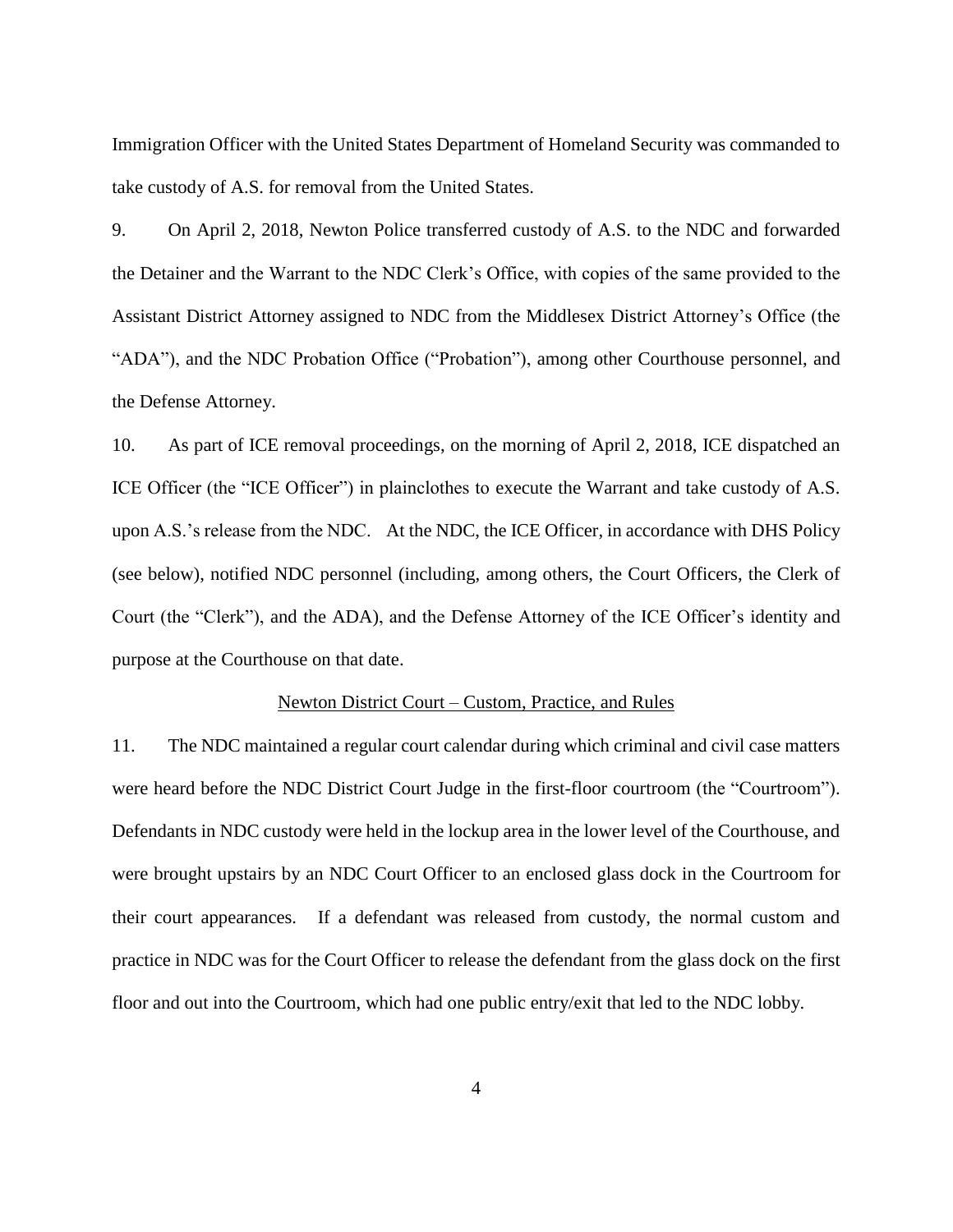12. On or about November 10, 2017, the Executive Office of the Massachusetts Trial Court issued guidance to all Massachusetts state judges, clerks, and other courthouse personnel titled, "Policy and Procedures Regarding Interactions with the Department of Homeland Security," ("DHS Policy"). The DHS Policy instructed, in pertinent part, that (1) "Trial Court employees should be mindful that courthouses are public spaces that are open to all persons and that all persons entering a courthouse should be treated with respect and dignity, including individuals subject to civil immigration detainers and DHS employees;" (2) "DHS officials may enter a courthouse to perform their official duties;" and (3) that, "pursuant to an immigration detainer or warrant, court officers shall permit the DHS official(s) to enter the holding cell area in order to take custody of the individual once Trial Court security personnel have finished processing that individual out of the court security personnel's custody."

13. Massachusetts Rules of Court, which prescribed rules for all state district courts, including NDC, provided, in pertinent part, that "[A]ll courtroom proceedings, including arraignments in criminal … cases, shall be recorded electronically …." The NDC had an electronic recording device in the Courtroom, which the Clerk operated to record all NDC proceedings.

#### The April 2, 2018 NDC Proceedings

14. On April 2, 2018, defendant JOSEPH was assigned as the District Court Judge at NDC, hearing and ruling on several criminal proceedings in the Courtroom on that date. The proceedings were electronically recorded by the Clerk, who was seated directly in front of defendant JOSEPH's bench at the front of the Courtroom. The ADA, probation officers, court officers, including defendant MACGREGOR, defense attorneys, and other members of the public were also in attendance.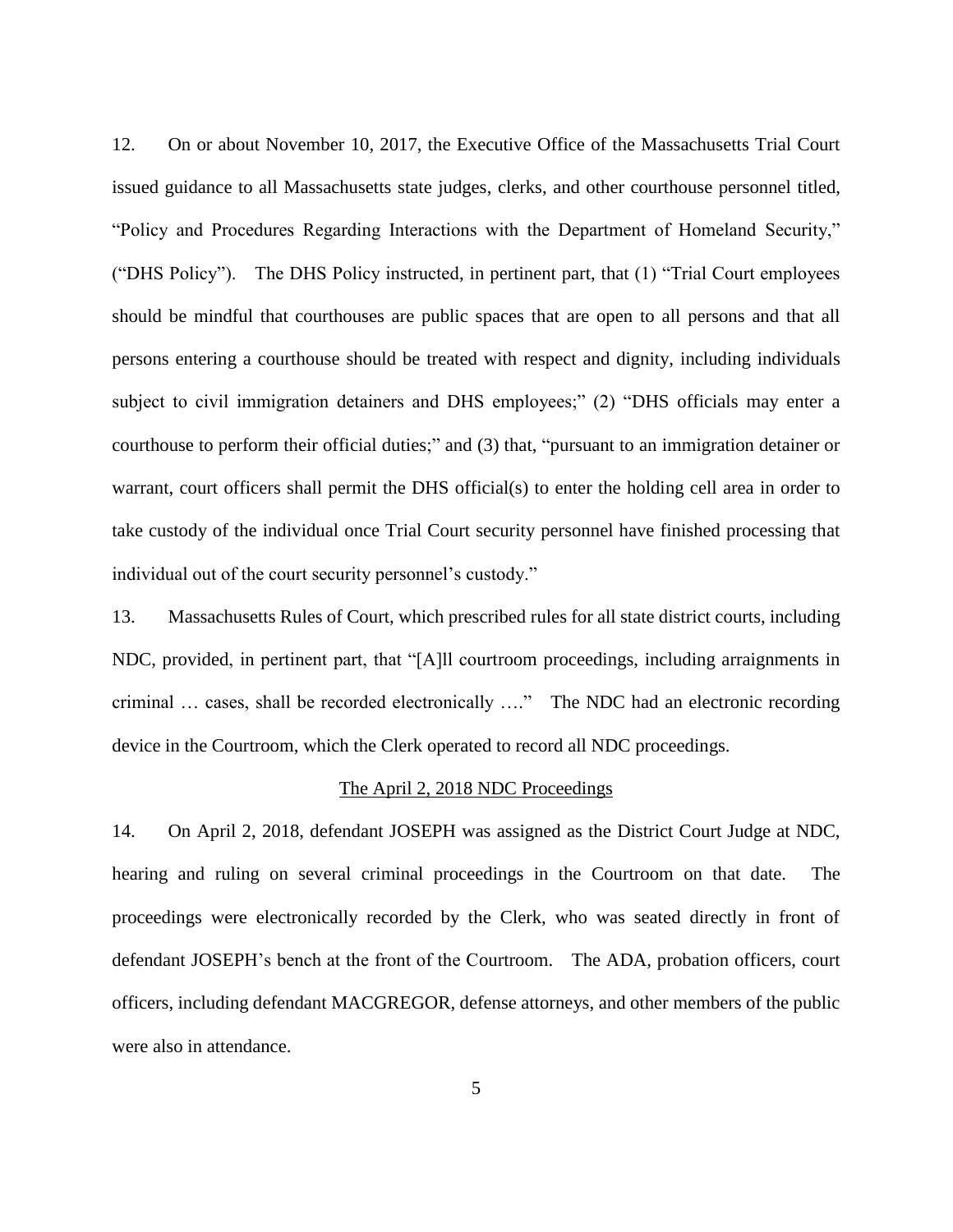15. At approximately 9:30 a.m., the ICE Officer arrived in plainclothes at NDC. The ICE Officer announced his identity and purpose to various Courthouse personnel, including the Clerk, who informed defendant JOSEPH. The ICE Officer then remained in the public audience area of the Courtroom during the morning session.

16. At approximately 10:34 a.m., defendant JOSEPH assigned a court-appointed lawyer ("Bar Advocate") to A.S. and arraigned A.S. on the M.G.L. Charges, but agreed to re-call the case later that day after ordering the ADA to provide more information to the Court and the Bar Advocate as to the M.G.L. Fugitive Charge.

17. At approximately 12:04 p.m., defendant JOSEPH re-called A.S.'s case and asked the ADA for the Commonwealth's position as to bail or detention of A.S. on the M.G.L. Charges. The ADA told defendant JOSEPH that the ADA would not seek to detain A.S. on the M.G.L. Drug Charges, but would only make a bail request for the M.G.L. Fugitive Charge. A.S.'s case was then set for a further call later that afternoon to address the M.G.L. Fugitive Charge.

18. Following the 12:04 p.m. proceeding, associates of A.S. retained the Defense Attorney to represent A.S. on the M.G.L. Charges. The Defense Attorney received copies of the Detainer and Warrant, and was also permitted to review other law enforcement database records that were obtained by Probation in connection with A.S.'s case.

19. Also following the 12:04 p.m. proceeding, at defendant JOSEPH's direction, the Clerk instructed the ICE Officer to leave the Courtroom and wait outside the Courtroom, contrary to the DHS Policy. The Clerk informed the ICE Officer that, in the event of A.S.'s release, A.S. would be released out of the Courtroom into the NDC lobby. The ICE Officer complied and waited in the NDC lobby on the first floor.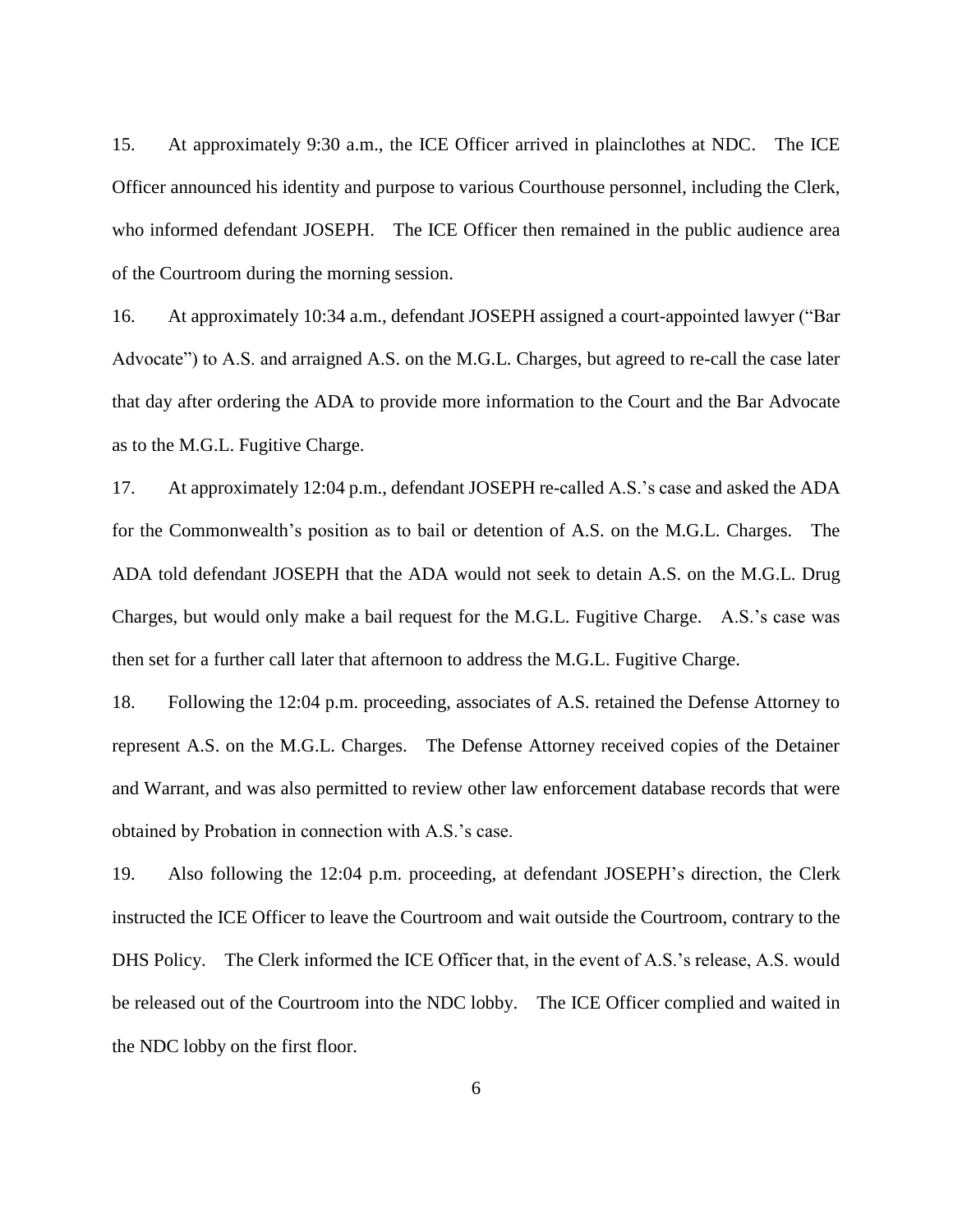20. At approximately 2:48 p.m., A.S.'s case was re-called and the Defense Attorney appeared on behalf of A.S. before defendant JOSEPH. The following proceedings were captured on the Courtroom's court recorder:

| Clerk:            | Judge, the next case will be Commonwealth versus [A.S.].        |  |
|-------------------|-----------------------------------------------------------------|--|
|                   | [Defense Attorney] has filed an appearance on behalf of         |  |
|                   | [A.S.]                                                          |  |
| Defendant JOSEPH: | Good afternoon.                                                 |  |
| Defense Attorney: | Good afternoon, Your Honor. [Defense Attorney] on behalf        |  |
|                   | of [A.S.] May we approach briefly?                              |  |
| Defendant JOSEPH: | Yes, please.                                                    |  |
| Defense Attorney: | Thank you.                                                      |  |
| Clerk:            | Do you want to wait for your client? Or do it $-$               |  |
| Defense Attorney: | No. Sidebar.                                                    |  |
| Defendant JOSEPH: | We're just going to go sideb- $[UI1]$ is dismissed. So it's     |  |
|                   | my understanding that ICE is here.                              |  |
| Defense Attorney: | So there's the fugitive $-$                                     |  |
| Defendant JOSEPH: | But there's no warrant -                                        |  |
| ADA:              | Yes.                                                            |  |
| Defense Attorney: | There isn't $[UI]$ that we can tie this to him.                 |  |
| ADA:              | Eh-, I, I don't think it's him. <sup>2</sup>                    |  |
| Defendant JOSEPH: | Okay.                                                           |  |
| Defense Attorney: | But ICE is convinced that this guy. I went over to ICE, they    |  |
|                   | say they have a biometric match. I went through and did the     |  |
|                   | research. There's 13 FBI numbers connected to this social.      |  |
|                   | So something's bad with the $[UI]$ . My client denies that it's |  |
|                   | him. ICE is going to pick him up if he walks out the front      |  |

<sup>&</sup>lt;sup>1</sup> Unintelligible on recording.

 $\overline{a}$ 

<sup>&</sup>lt;sup>2</sup> Referring to A.S. not being the same person as the subject sought on the Pennsylvania warrant.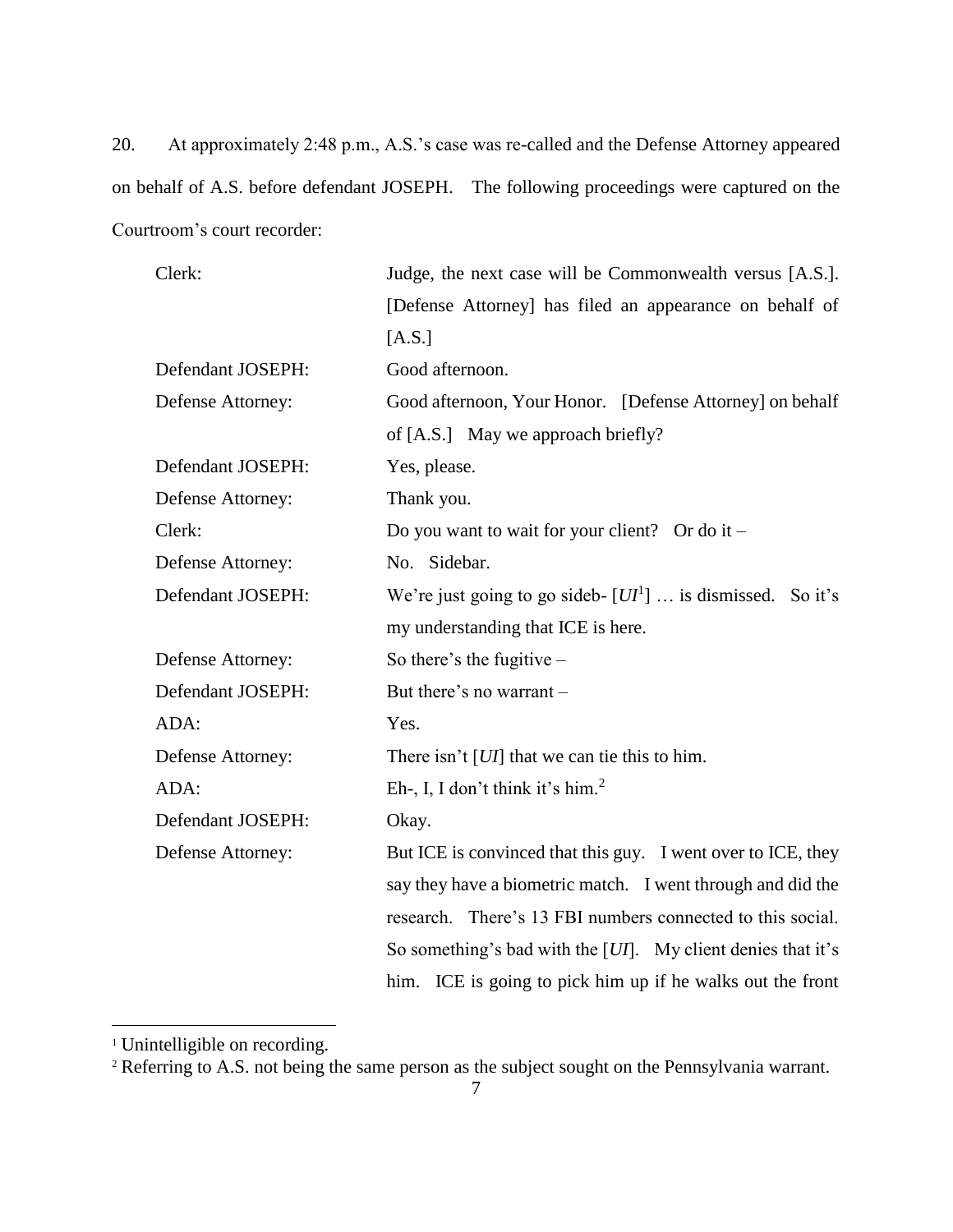|                   | door. But I think the best thing for us to do is to clear the   |  |
|-------------------|-----------------------------------------------------------------|--|
|                   | fugitive issue, release him on a personal, and hope that he can |  |
|                   | avoid ICE.  That's the best I can do.                           |  |
| ADA:              | I don't think arguing ICE is really my                          |  |
| Defense Attorney: | Right.                                                          |  |
| ADA:              | $-$ my, my $\ldots$                                             |  |
| Defendant JOSEPH: | The other alternative is if you need more time to figure this   |  |
|                   | out - hold until tomorrow                                       |  |
| Defense Attorney: | Yeah, but he -                                                  |  |
| Defendant JOSEPH: | Then it's a different                                           |  |
| ADA:              | There is a detainer attached to my paperwork. But, but, I, I    |  |
|                   | feel like that's separate and apart from what my role is.       |  |
| Defense Attorney: | There is an ICE detainer. So if he's bailed out from Billerica  |  |
|                   | when he goes back there, ICE will pick him up -                 |  |
| Defendant JOSEPH: | ICE is gonna get him?                                           |  |
| Defense Attorney: | Yeah.                                                           |  |
| Defendant JOSEPH: | What if we detain him -                                         |  |
| Defense Attorney: | Are we on the record?                                           |  |
| Defendant JOSEPH: | [Clerk], can we go off the record for a moment?                 |  |
| Clerk:            | What's that?                                                    |  |
| Defendant JOSEPH: | Are we off the record?                                          |  |
| Clerk:            | No, we're on the record.                                        |  |
| Defense Attorney: | Can we go off the record for a minute?                          |  |

21. In violation of Massachusetts Rules of Court, and at the direction of defendant JOSEPH, the Courtroom recorder was turned off for the next approximately 52 seconds.

22. At approximately 2:51 p.m., the recorder was turned back on and the following excerpted proceedings were captured on the Courtroom recorder: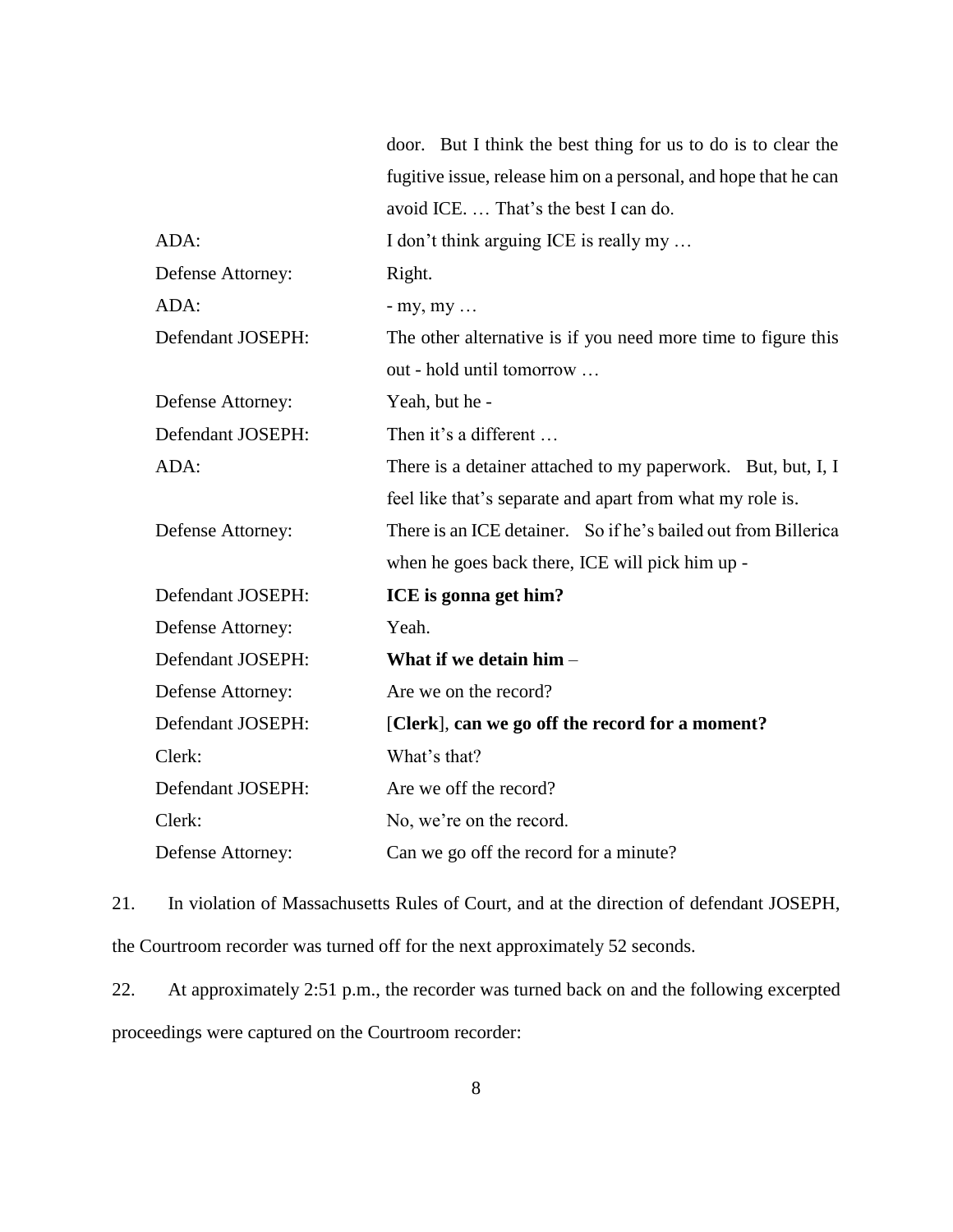| Clerk:            | Judge, we're back on the record on [A.S.] [Defense Attorney]            |  |
|-------------------|-------------------------------------------------------------------------|--|
|                   | on behalf of $[A.S.]$                                                   |  |
| Defendant JOSEPH: | Good afternoon, [Defense Attorney].                                     |  |
| Defense Attorney: | Good afternoon. After some extensive research into the various          |  |
|                   | FBI numbers [ <i>UI</i> ] social security numbers, as well as obtaining |  |
|                   | a photo from Pennsylvania, we don't believe that this gentleman         |  |
|                   | is the same gentleman as on the fugitive-from-justice warrant.          |  |
| ADA:              | Your Honor, with the information that I have I don't think that         |  |
|                   | there is enough tying him to the Pennsylvania warrant. The              |  |
|                   | great deal of other out-of-state records $- I$ do believe that some     |  |
|                   | of them, uh, belong to this individual. But that is not what's at       |  |
|                   | issue here.                                                             |  |
| Defendant JOSEPH: | Okay.                                                                   |  |
| ADA:              | So at this point I would dismiss, um, the $-$                           |  |
| Defendant JOSEPH: | The fugitive?                                                           |  |
| ADA:              | - [MGL] Count 1, -                                                      |  |
| Defendant JOSEPH: | Okay.                                                                   |  |
| ADA:              | - um, and there's not a bail request for the [MGL] Counts 2 and         |  |
|                   | 3. But I would ask that, for a pretrial conference date on those.       |  |
| Defendant JOSEPH: | Okay.                                                                   |  |
| Defense Attorney: | Absolutely.                                                             |  |
| Defendant JOSEPH: | That's fine.                                                            |  |
| Defense Attorney: | I would ask that he, $uh - I$ believe he has some property              |  |
|                   | downstairs. I'd like to speak with him downstairs with the              |  |
|                   | interpreter if I may."                                                  |  |
| Defendant JOSEPH: | That's fine.<br>Of course.                                              |  |
| Defense Attorney: | Thank you.                                                              |  |

\*\*\*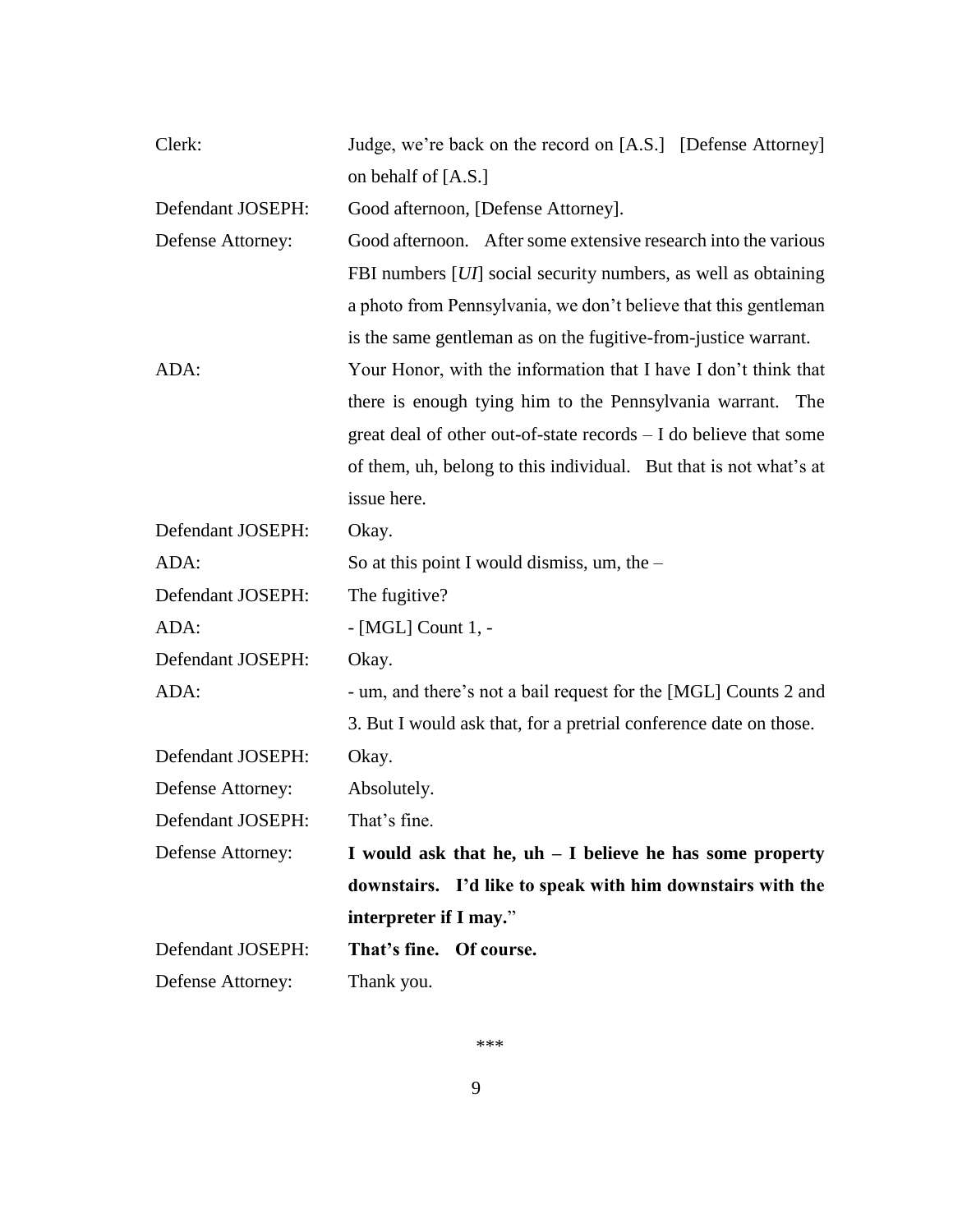|                   | But he's been released on this.                            |  |
|-------------------|------------------------------------------------------------|--|
| Defendant JOSEPH: | That's fine. I'm not gonna allow them to come in here.     |  |
|                   | $\ldots$ [ <i>UI</i> ] to, to visit the lockup.            |  |
| Clerk:            | There was a representative from, uh, ICE here in the Court |  |
| Defendant JOSEPH: | Wait just a second.                                        |  |
| Defense Attorney: | All set, Mr. Clerk?                                        |  |

\*\*\*

| Defendant         | He's released, Mr. Clerk?                                  |
|-------------------|------------------------------------------------------------|
| <b>MACGREGOR:</b> |                                                            |
| Clerk:            | What's that?                                               |
| Defendant         | He's released?                                             |
| <b>MACGREGOR:</b> |                                                            |
| Clerk:            | He is.                                                     |
| Defense Attorney: | Yep.                                                       |
| Defendant JOSEPH: | He is. Um, [Defense Attorney] asked if the interpreter can |
|                   | accompany him downstairs, um, to further interview him –   |
| Defense Attorney: | Yes, please --                                             |
| Defendant JOSEPH: | - and I've allowed that to happen. $[2:54 \text{ p.m.}]$   |

\*\*\*

23. Immediately following the proceeding, defendant MACGREGOR escorted A.S. from the Courtroom downstairs to the lockup, accompanied by the Defense Attorney and an interpreter. Once inside the lockup, defendant MACGREGOR used his security access card to open the rear sally-port exit and released A.S. out the back door at approximately 3:01 p.m.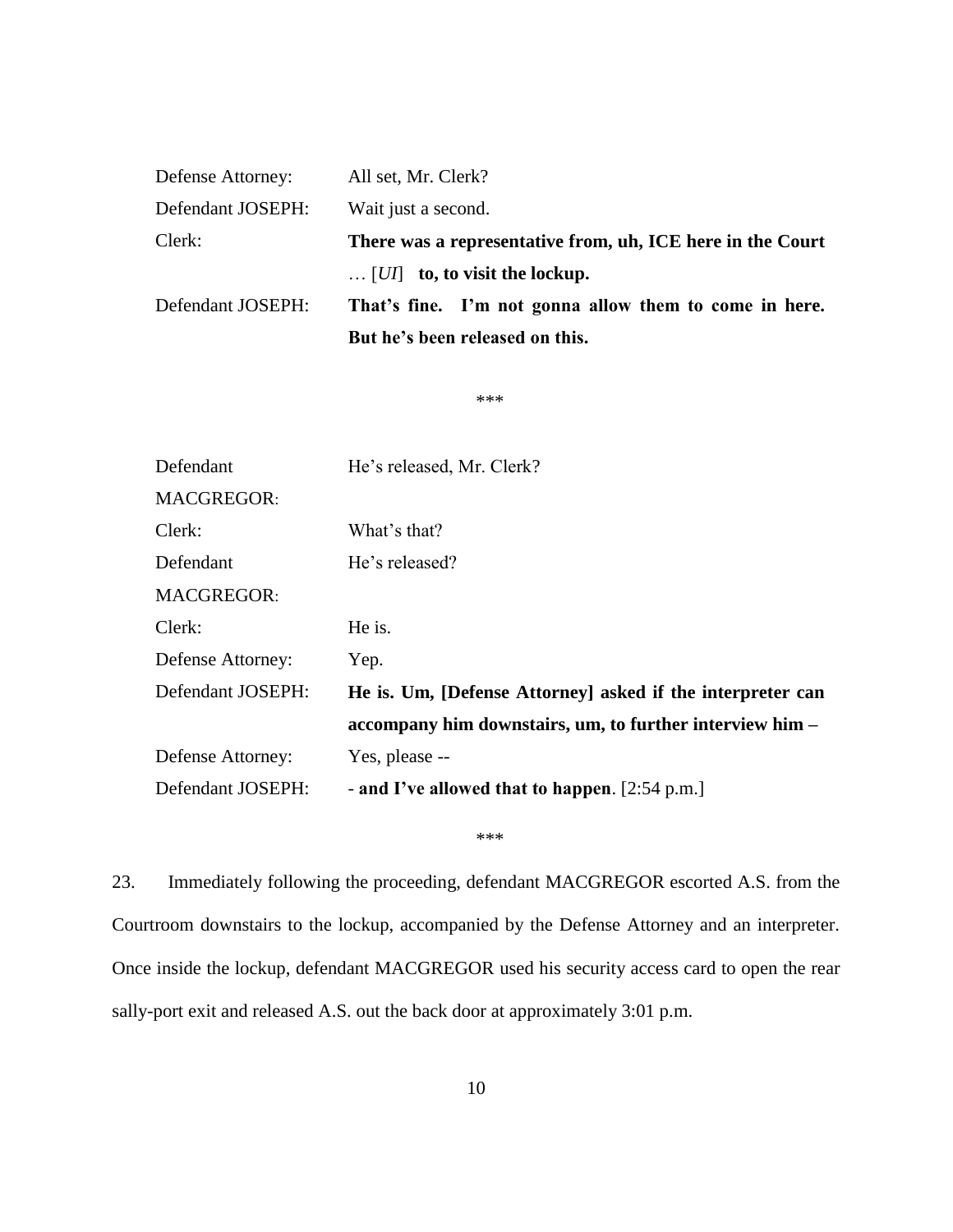24. The ICE Officer, who had been instructed by the Clerk to wait for A.S. in the lobby directly outside the Courtroom, as that was where A.S. would have been released in accordance with customary NDC practice, was unaware of A.S.'s release out the rear sally-port exit, and was unable to take custody of A.S. pursuant to the Warrant.

#### The Conspiracy

### Object of the Conspiracy

25. It was the object of the conspiracy to corruptly attempt to obstruct, influence, and impede an official proceeding, to wit, an ICE federal removal proceeding, by preventing the ICE Officer from taking custody of A.S. at the NDC Courthouse on or about April 2, 2018.

#### Manner and Means of the Conspiracy

26. It was a part of the conspiracy that defendant MACGREGOR and the Defense Attorney agreed that defendant MACGREGOR would use his security access card to release A.S. out the rear sally-port exit in order for A.S. to evade arrest by the ICE Officer at the NDC Courthouse.

27. It was a part of the conspiracy that defendant JOSEPH and the Defense Attorney agreed to create a pretext for A.S. to be brought back downstairs to the lockup so that A.S. could be released out the rear sally-port exit in order to evade arrest by the ICE Officer at the NDC Courthouse.

### Acts in Furtherance of the Conspiracy

28. In furtherance of the conspiracy and to achieve the object thereof, the defendants and their co-conspirators committed and caused to be committed one or more of the following acts in furtherance of the conspiracy:

29. Defendant JOSEPH ordered the Clerk to turn off the Courtroom recording device to conceal defendant JOSEPH's conversation with the Defense Attorney.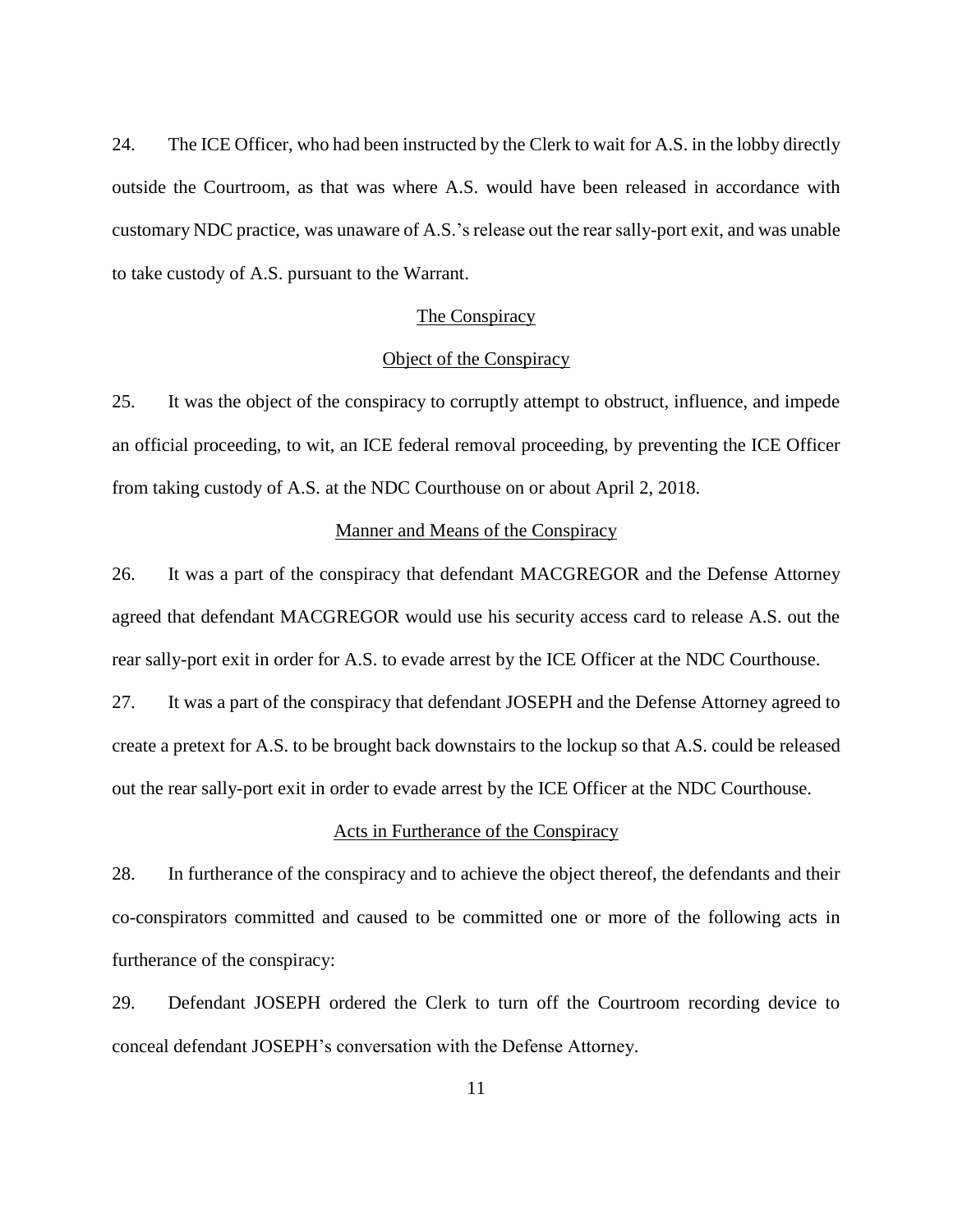30. With the recorder off, defendant JOSEPH and the Defense Attorney discussed devising a way to have A.S. avoid being arrested by the ICE Officer.

31. Defendant JOSEPH ordered that the ICE Officer be prevented from entering the downstairs Courthouse lockup area.

32. After ordering A.S.'s release, defendant JOSEPH ordered that A.S. be returned downstairs to the lockup for the Defense Attorney to "further interview" A.S., which, in reality, was a pretext to allow A.S. to access the rear sally-port exit in order to avoid the ICE Officer.

33. Once A.S. was returned downstairs to the lockup, defendant MACGREGOR used his security access card to open the sally-port exit and release A.S. from the back door of the Courthouse, contrary to NDC custom and practice.

### Defendant JOSEPH's False and Misleading Statements to other District Court Judges

34. Defendant JOSEPH made false and misleading statements regarding the April 2, 2018 incident to other district court judges inquiring about the matter, including defendant JOSEPH's false statements to a senior district court judge during a meeting in mid-April 2018. During this meeting, when asked why the NDC Courtroom recorder was shut off during the April 2, 2018 proceeding, defendant JOSEPH falsely attributed unfamiliarity with the Courtroom recording equipment as the reason the recorder was turned off.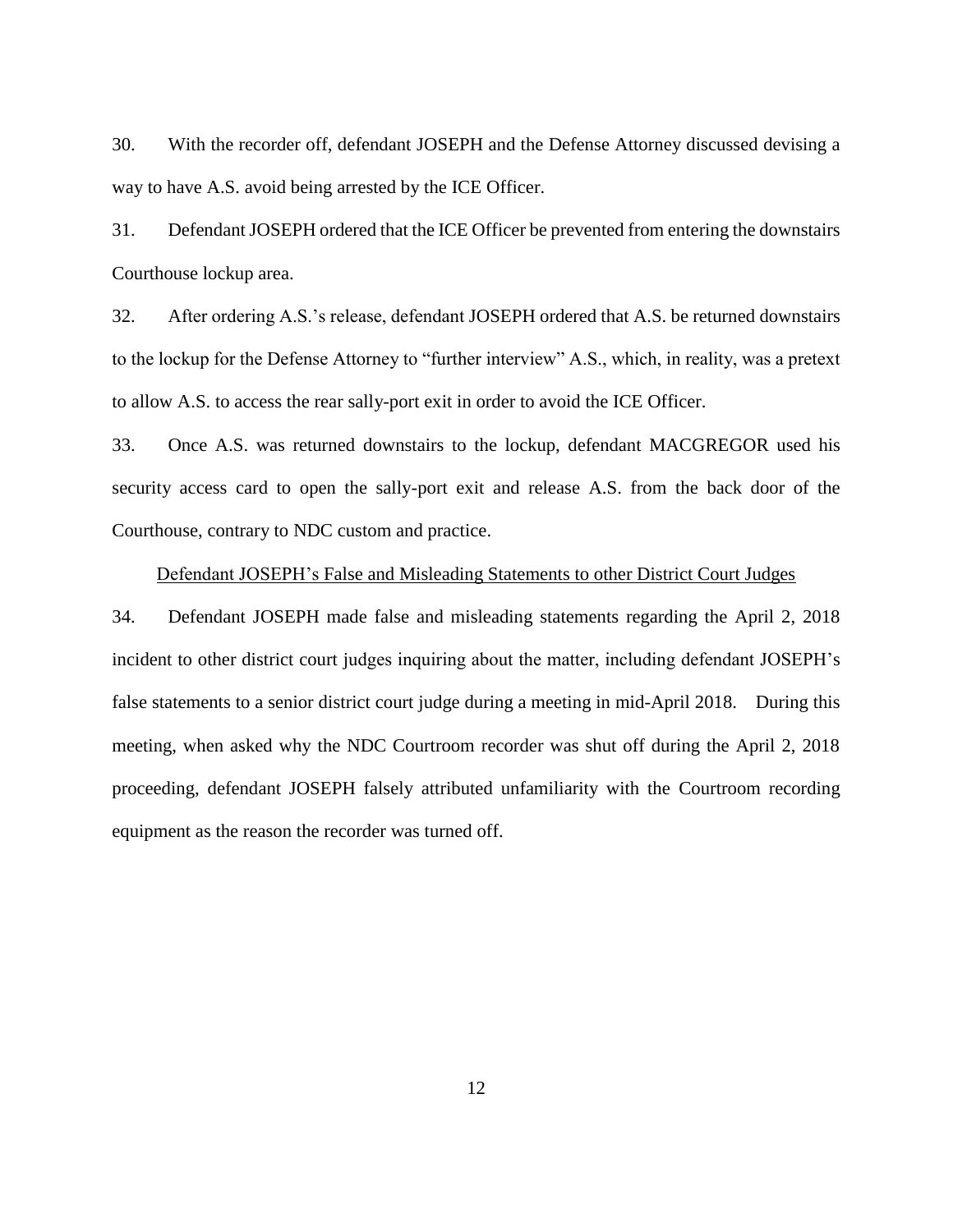#### **Perjury**

35. Beginning in or about May 2018 to in or about April 2019, a federal Grand Jury sitting in Boston, Massachusetts, conducted an investigation into possible violations of federal criminal laws, including Title 18, United States Code, Sections 1512 (c)(2) (obstruction of justice) and 1505 (obstruction of a federal proceeding), in the District of Massachusetts. The circumstances surrounding defendant MACGREGOR's April 2, 2018 release of A.S. from the NDC sally-port exit were material to the Grand Jury's investigation.

36. On or about July 12, 2018, defendant MACGREGOR falsely testified before the federal Grand Jury, in substance and in part, that, prior to releasing A.S. from the sally-port exit, he was unaware that ICE agents were in the Courthouse, and he was unaware there was a detainer for [A.S]. Defendant MACGREGOR's testimony before the Grand Jury included the following false material declarations:

- (A) Q: [Y]ou said you didn't know there was an immigration detainer.
	- A: I didn't see one.
	- Q: Did you know there was an immigration detainer?
	- A: No. I couldn't if I didn't see it.
	- Q: Well, someone --
	- A: The clerk's clerk's office didn't have it, it wasn't in the clerk's papers, wasn't in the arrest record, and I have not seen an ICE detainer on Mr. [ ] -- whatever his name is, [A.S.]?
- (B) Q: So, am I right that the first time you learned that there had been ICE agents in the courthouse was after [A.S.] was gone when [Court Officer A] said to you, I heard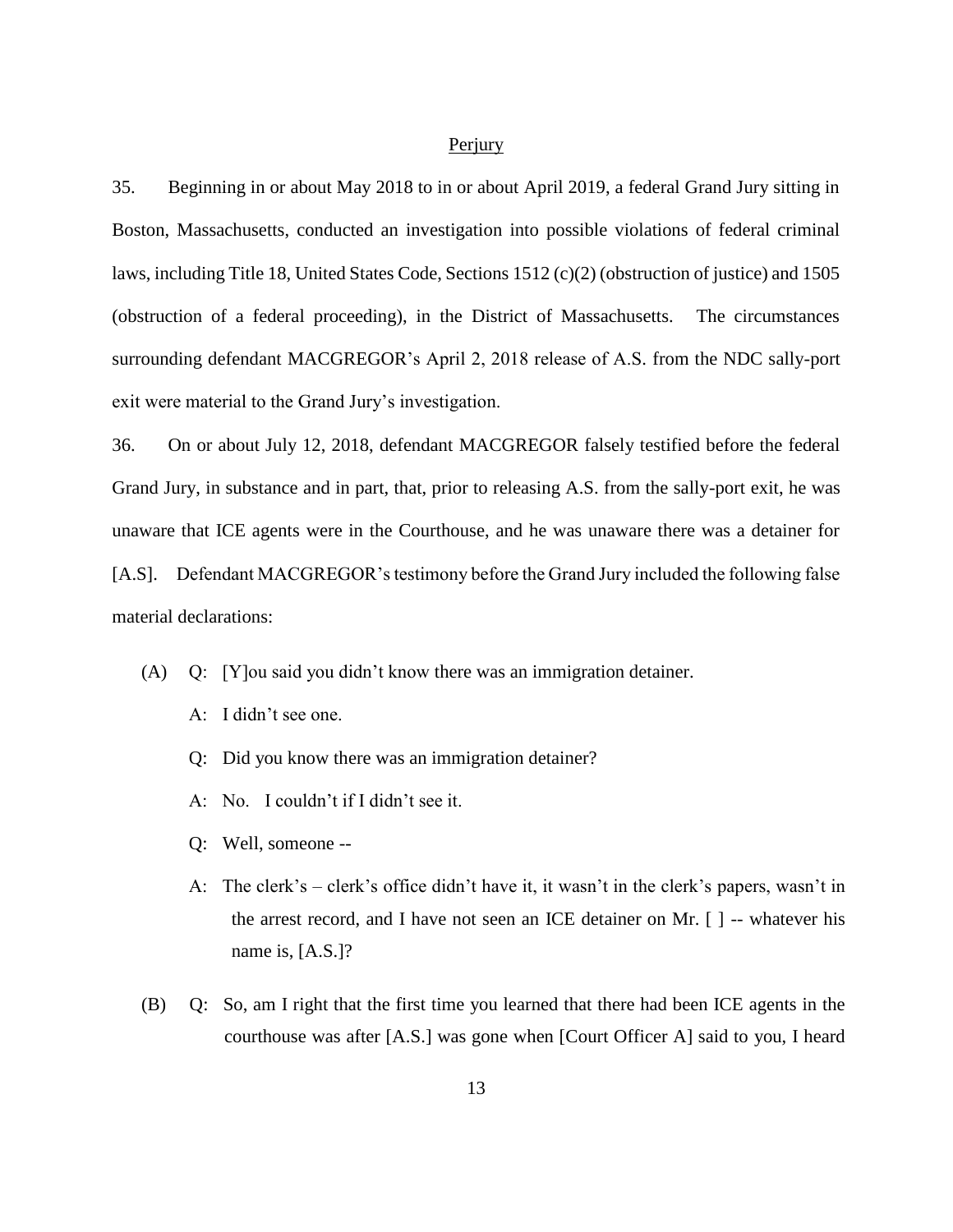the judge tell two ICE agents to leave the courtroom?

A: The judge asked them to leave, yes.

\*\*\*

Q: The courtroom. And [Court Officer A] told you this after [A.S.] was gone?

A: Correct.

\*\*\*

- (C) Q: And you did not hear from anyone else that day other than [Court Officer A] that that there had been an ICE agent in the courthouse for [A.S.]?
	- A: Correct.

\*\*\*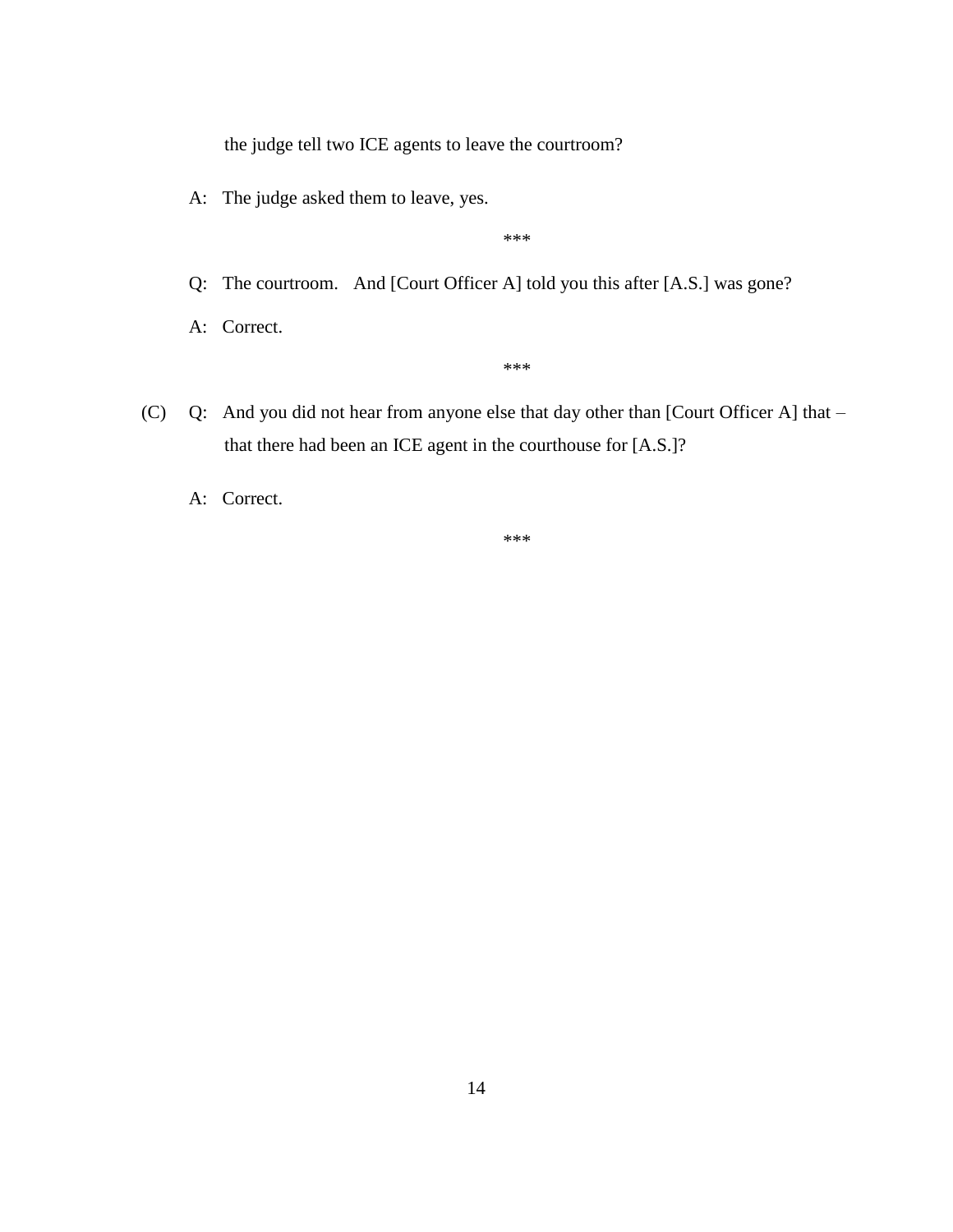## COUNT ONE Conspiracy to Obstruct Justice (18 U.S.C. §§ 1512(k))

The Grand Jury charges:

37. The Grand Jury re-alleges and incorporates by reference paragraphs 1 to 34 of this Indictment.

38. On or about April 2, 2018, in Newton, in the District of Massachusetts, the defendants

### (1) SHELLEY M. RICHMOND JOSEPH and (2) WESLEY MACGREGOR,

conspired with the Defense Attorney to corruptly obstruct, influence, and impede an official proceeding, namely, a federal immigration removal proceeding before the United States Department of Homeland Security.

All in violation of Title 18, United States Code, Sections 1512(k) and 1512(c)(2).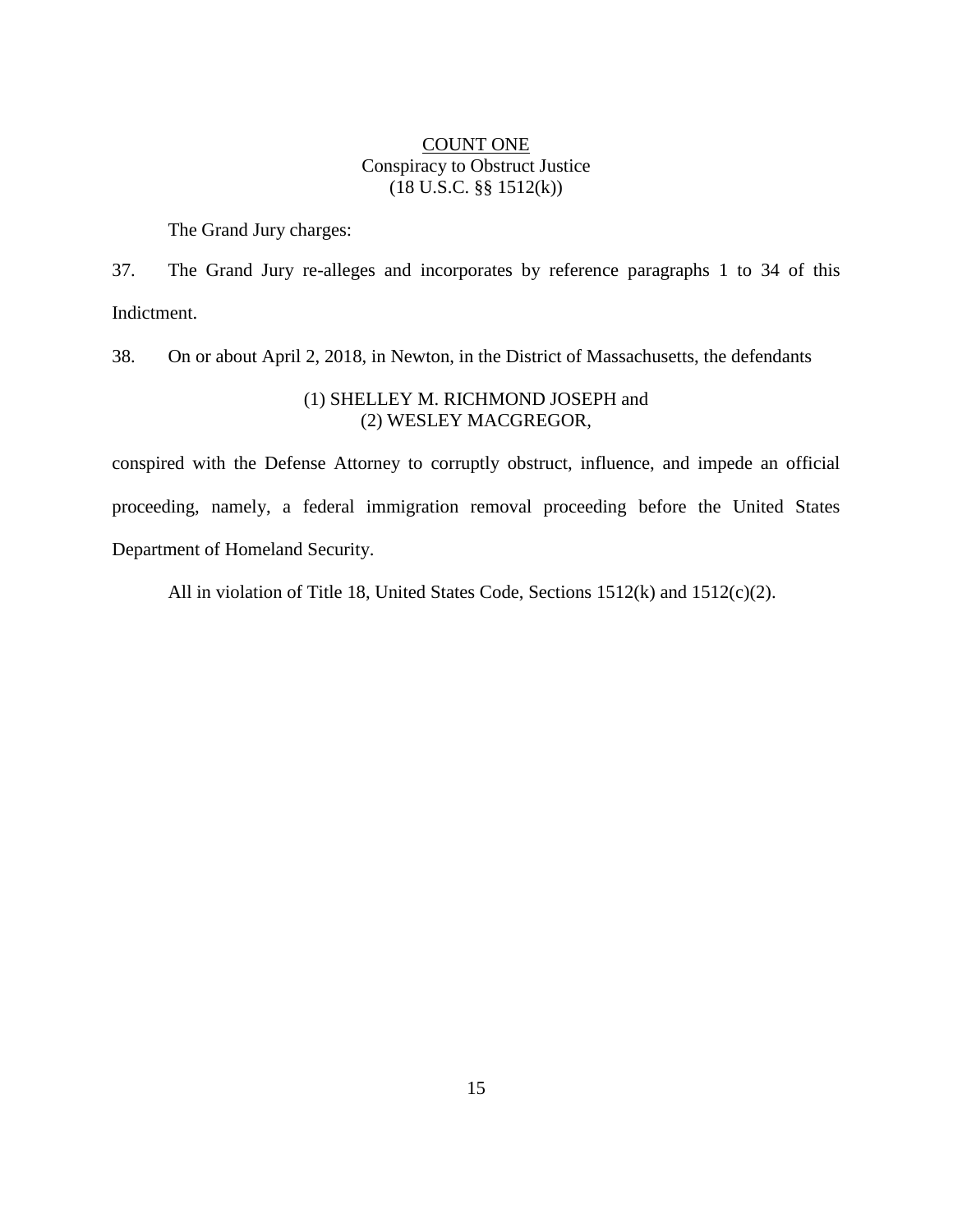## COUNT TWO Obstruction of Justice; Aiding and Abetting (18 U.S.C. §§ 1512(c)(2) and 2)

The Grand Jury further charges:

39. The Grand Jury re-alleges and incorporates by reference paragraphs 1 to 34 of this Indictment.

40. On or about April 2, 2018, in Newton, in the District of Massachusetts, the defendants

## (1) SHELLEY M. RICHMOND JOSEPH and (2) WESLEY MACGREGOR,

did corruptly attempt to obstruct, influence, and impede an official proceeding, namely, a federal immigration removal proceeding before the United States Department of Homeland Security.

All in violation of Title 18, United States Code, Sections 1512(c)(2) and 2.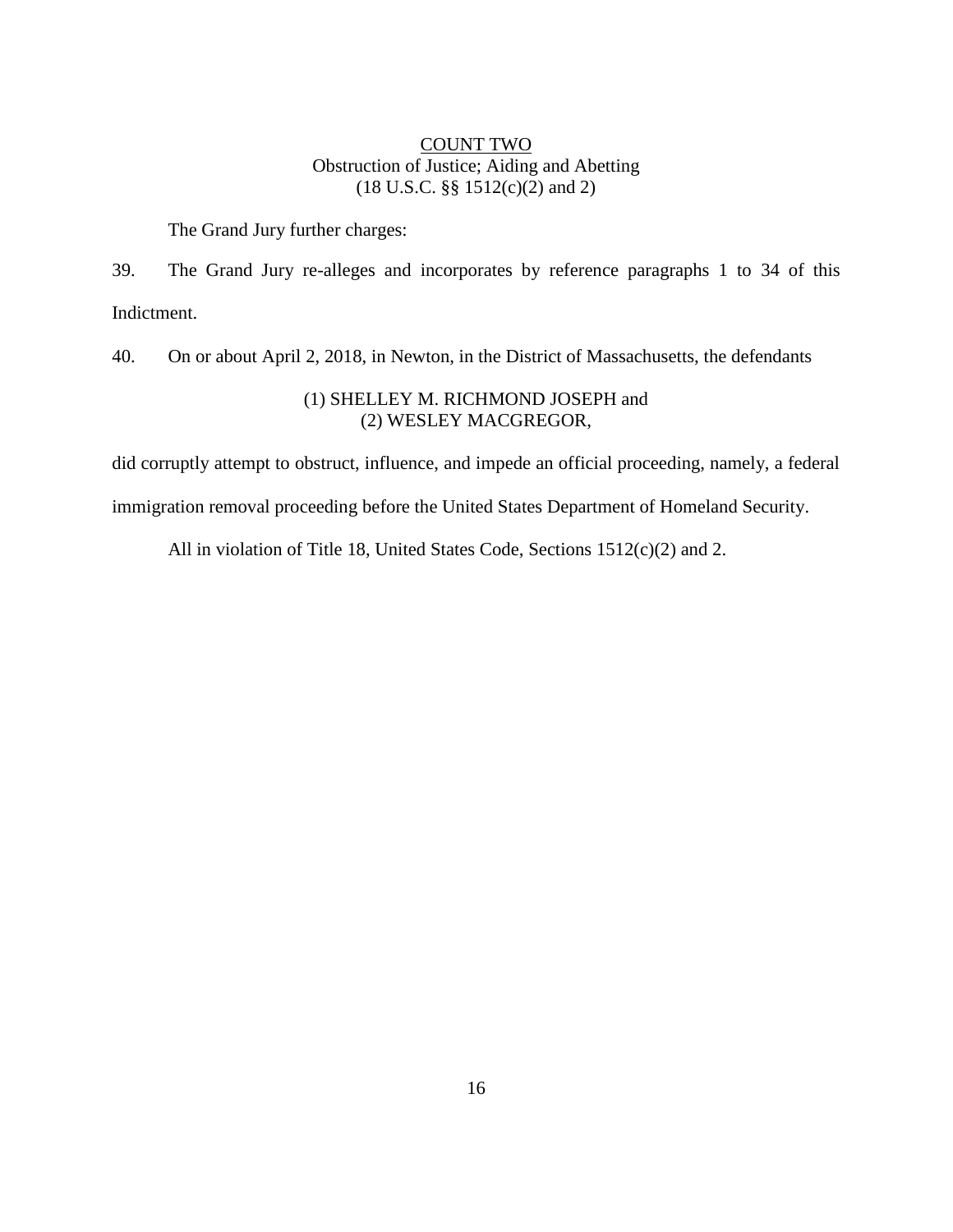## COUNT THREE Obstruction of a Federal Proceeding; Aiding and Abetting (18 U.S.C. §§ 1505 and 2)

The Grand Jury further alleges:

41. The Grand Jury re-alleges and incorporates by reference paragraphs 1 to 34 of this Indictment.

42. On or about April 2, 2018, in Newton, in the District of Massachusetts, the defendants

## (1) SHELLEY M. RICHMOND JOSEPH and (2) WESLEY MACGREGOR,

did corruptly influence, obstruct, and impede, and endeavor to influence, obstruct and impede, the due and proper administration of the law under which a pending proceeding was being had before a department and agency of the United States, namely, a federal immigration removal proceeding before the United States Department of Homeland Security.

All in violation of Title 18, United States Code, Sections 1505 and 2.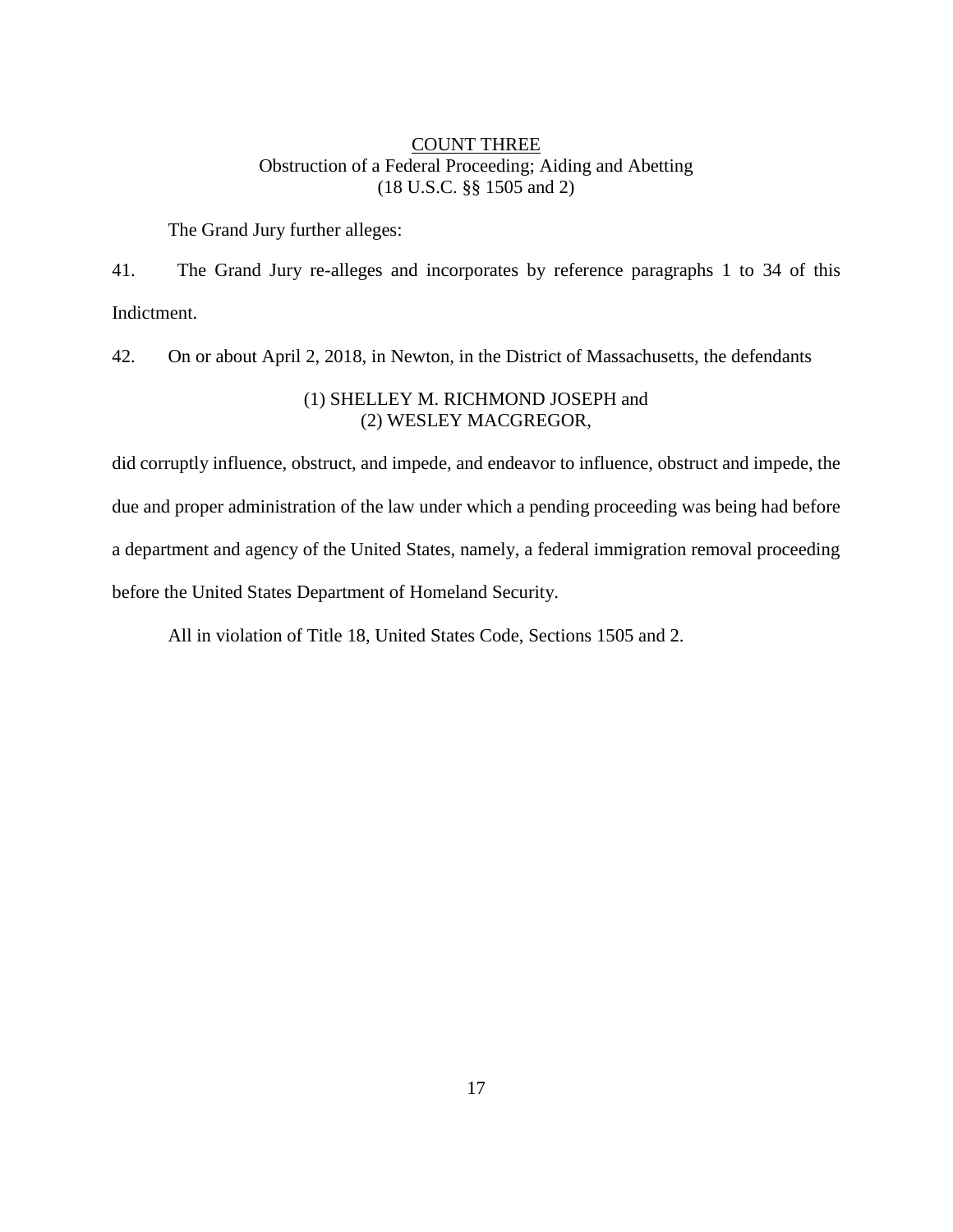## COUNT FOUR Perjury (18 U.S.C. § 1623)

The Grand Jury further charges:

43. The Grand Jury re-alleges and incorporates by reference paragraphs 1 to 33 and 35 to 36 of this Indictment.

44. On or about July 12, 2018, in Boston, in the District of Massachusetts, the defendant

### (2) WESLEY MACGREGOR,

while under oath and testifying in a proceeding before a grand jury of the United States knowingly made false material declarations in response to certain questions as set forth in paragraph 36 of this Indictment.

All in violation of Title 18, United States Code, Section 1623.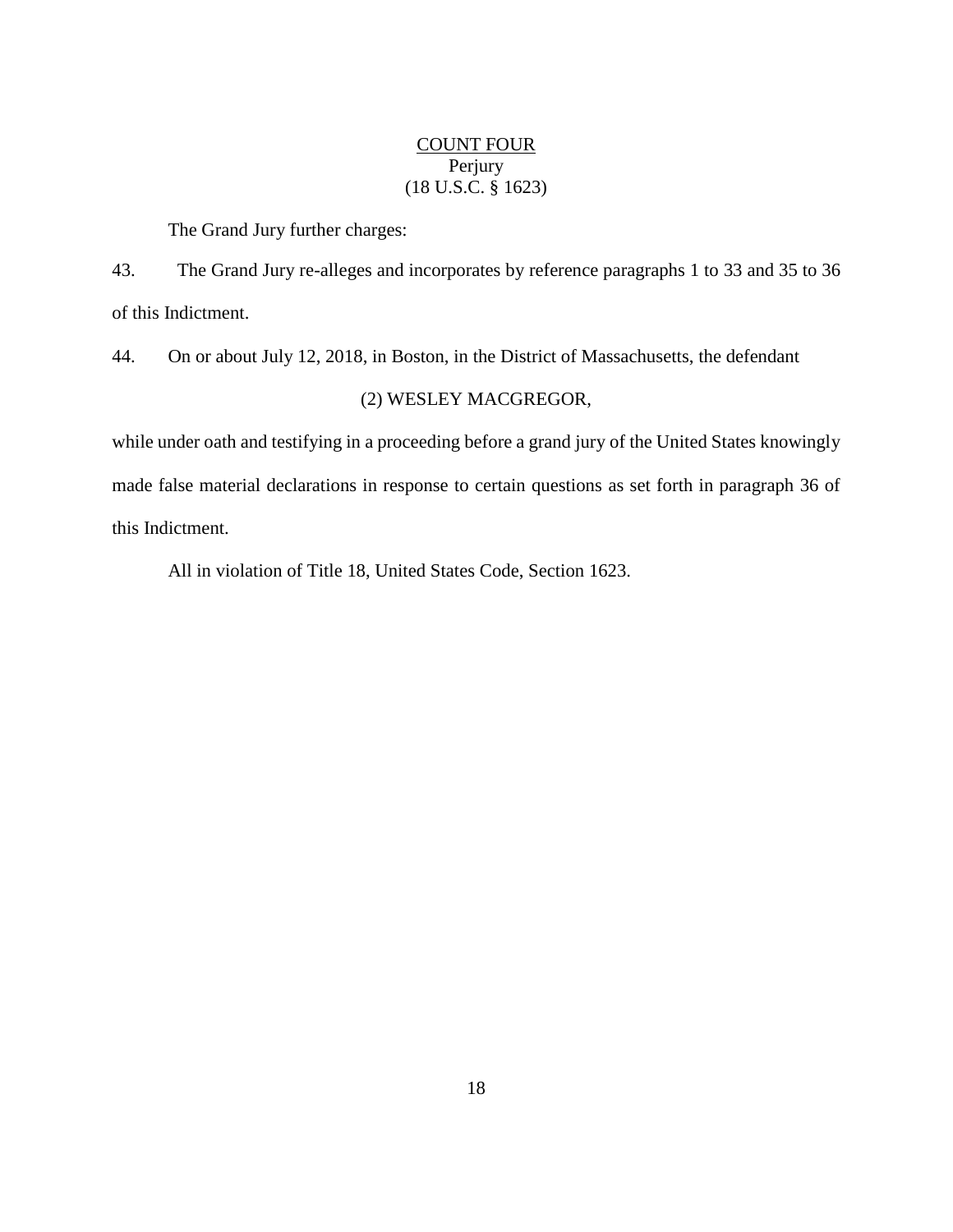A TRUE BILL

FOREPERSON

\_\_\_\_\_\_\_\_\_\_\_\_\_\_\_\_\_\_\_\_\_\_\_\_\_\_

DUSTIN CHAO CHRISTINE WICHERS ASSISTANT UNITED STATES ATTORNEYS DISTRICT OF MASSACHUSETTS

\_\_\_\_\_\_\_\_\_\_\_\_\_\_\_\_\_\_\_\_\_\_\_\_\_\_\_\_\_

District of Massachusetts: APRIL 25, 2019 Returned into the District Court by the Grand Jurors and filed.

DEPUTY CLERK

\_\_\_\_\_\_\_\_\_\_\_\_\_\_\_\_\_\_\_\_\_\_\_\_\_\_